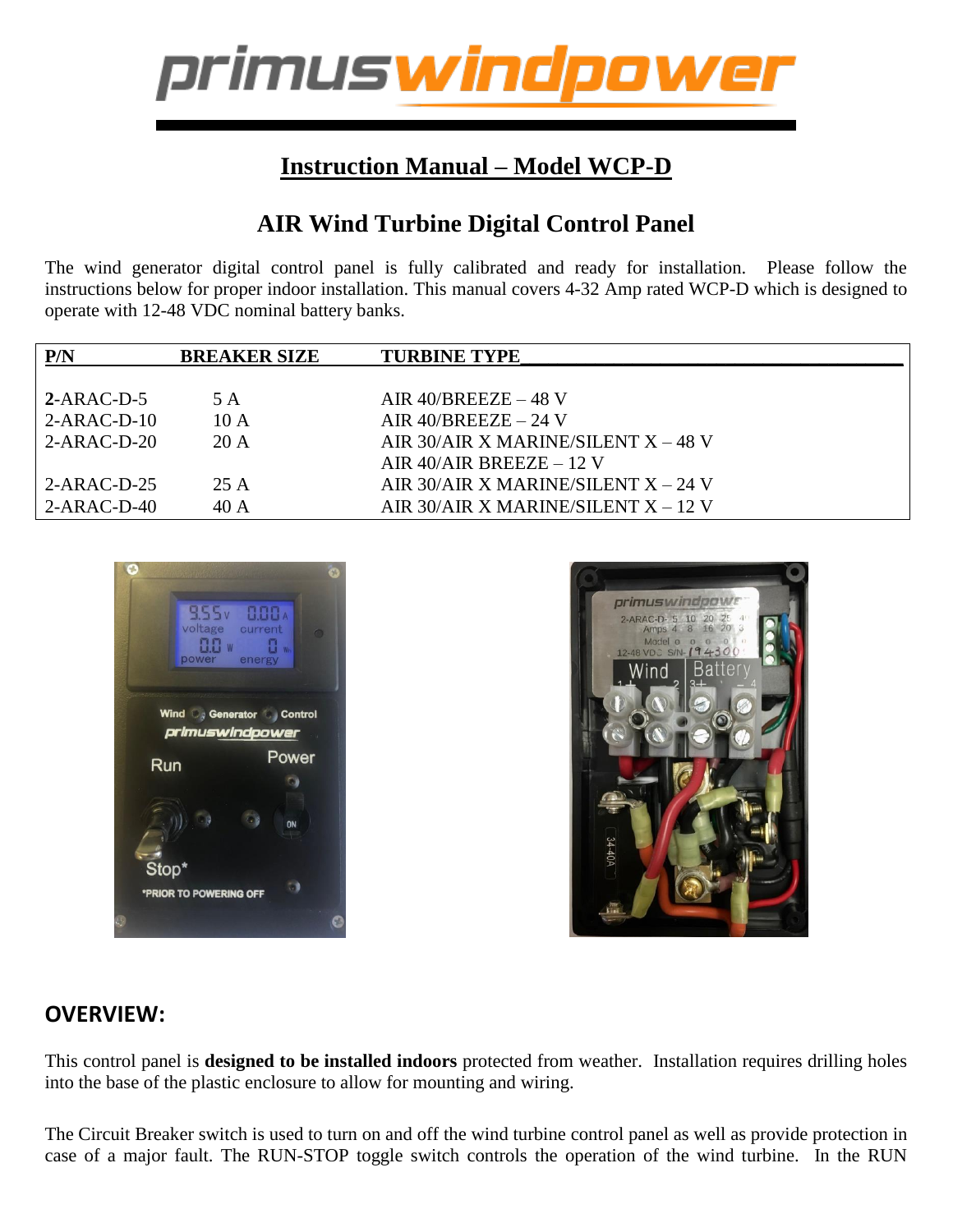position, it allows the wind turbine to operate and produce power while in the STOP position it will electrically break the wind turbine stopping or stalling the rotation (in this mode some rotation may occur in windy conditions). The center position is the OPEN position, disconnecting the wind turbine from the battery bank but not brake the wind turbine. **WARNING** – the turbine should not be left in the Open Circuit/Middle position on the stop switch except during trouble shooting for short periods. The Digital display meter provides information on current  $(A)$ , battery voltage  $(V)$ , power  $(W)$  and wind generator energy production  $(W - hrs)$  over the recorded time period.

The WCP - D is designed and should be used only with the Primus AIR family of wind turbines. The WCP-D has 5 models and is specific to the Primus wind turbine. Primus wind turbines, such as the Air Breeze, Air 40, Air-X Marine, Air 30 and AIR Silent X, have built-in regulators allowing protection of the batteries from overcharging. If the wind turbine does not have a built-in regulator, an external diversion load controller will be required on the battery bank to provide proper protection from over charging.

## Warning

**Disconnect battery(s) prior to making connections. Secure the rotor blades of the wind turbine mechanically so that it is unable to rotate.**

#### **MECHANICAL INSTALLATION:**

Locate a suitable mounting area for the WCP - D, preferably as close to the battery bank as possible where it will be interconnected yet where there is still easy access to view the meter and operate the controls.

**Enclosure Mounting:** The enclosure of the control panel is designed to be mounted on a surface in the vertical position only. Additional holes are required to be drilled in the enclosure for mounting and wiring.

- **1)** Remove the cover off the enclosure base during the four corner screws.
- **2)** Identify a mounting location for the enclosure base. It is recommended the control panel be located as close to the battery bank as possible (7' or less) for a more accurate reading of battery voltage. Mark and drill the enclosure back with holes adequate enough to mount the enclosure back to the mounting area surface (hardware not included) for your specific location.
- **3)** Determine optimum location to bring wires in and out of the enclosure. A 3/4" clear hole is required to secure the included wire bushings. Typically the wind generator input wire and battery wires are fed through the top, top one third sides of the enclosure or sometimes through bottom of the enclosure (see attached typical mechanical drawing locate the holes). When locating wire bushing holes try to position them so they are as close to the bottom of the enclosure as possible allowing for easy wiring passage internally while not interfering with the internal circuits.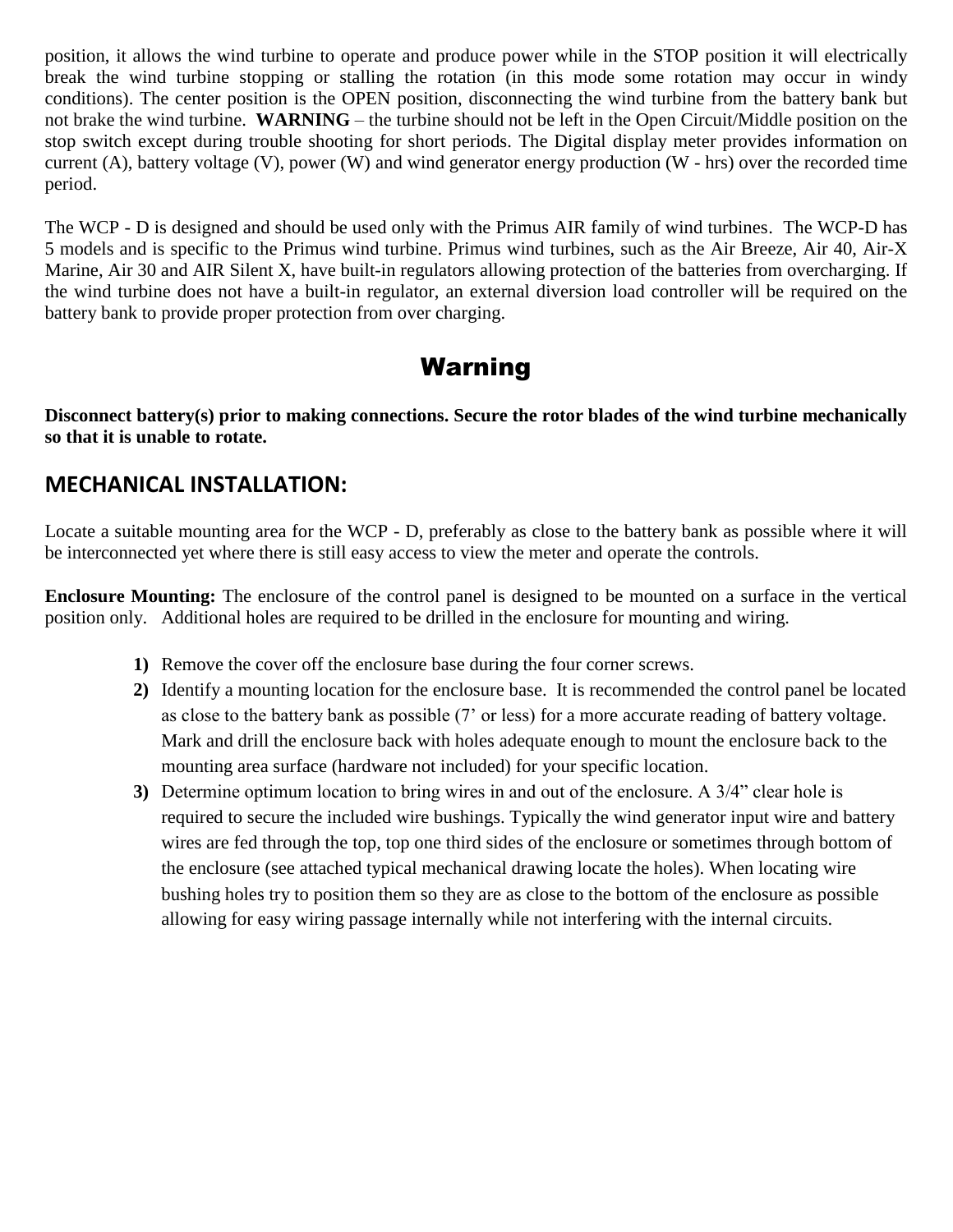Recommend placing Holes on either Top or Bottom Ends of Enclosure





- **4)** Mount the now predrilled enclosure base into place. Insert wire bushings and pre-stripped wires accordingly.
- **5)** Make the connections as described in the section below, being sure that wires are routed internally in the box to avoid interference with the internal components.
- **6)** Insert cover onto enclosure (it should easily fit in place, be cautious that the wires are not interfering with the internal components or the cover) and secure with 4 original mounting screws after wiring is complete.

#### **ELECTRICAL INSTALLATION:**

**Wind Generator Connection:** Mechanically tie off the wind turbine blade so that it cannot operate while making your connections. Connect the wires of the 12-48V wind turbine feed wires to the terminals marked wind. Negative to **-2** and Positive to **1+** of the Control Panel using the appropriate wire size (see Figure 2). The green grounding wire of the wind generator is connected to the grounding system.

## Warning

**ABYC STANDARDS AND PRACTICES should be followed during the installation along with the manufacturer's recommendation. This manual is made available to assist during installation and start up and is not intended to supersede the ABYC Standards or the Manufacturers requirements and recommendations.**

## Caution

**Wire size of the interconnect to both input (wind generator) and output (battery bank) of the control panel is critical to the proper operation of the wind generator. Please consult a Wire Sizing Table (Primus AIR Manual) to be sure you have the minimum wire size so that the voltage drop is less than 3%.** 

**1) Battery Connections: Be sure battery feed wires are not connected to the battery at this time.** Connect the battery feed wires to terminals marked Battery with Negative to **-4** and Positive to **3+** of the control panel using the appropriate wire size (see Figure 2) .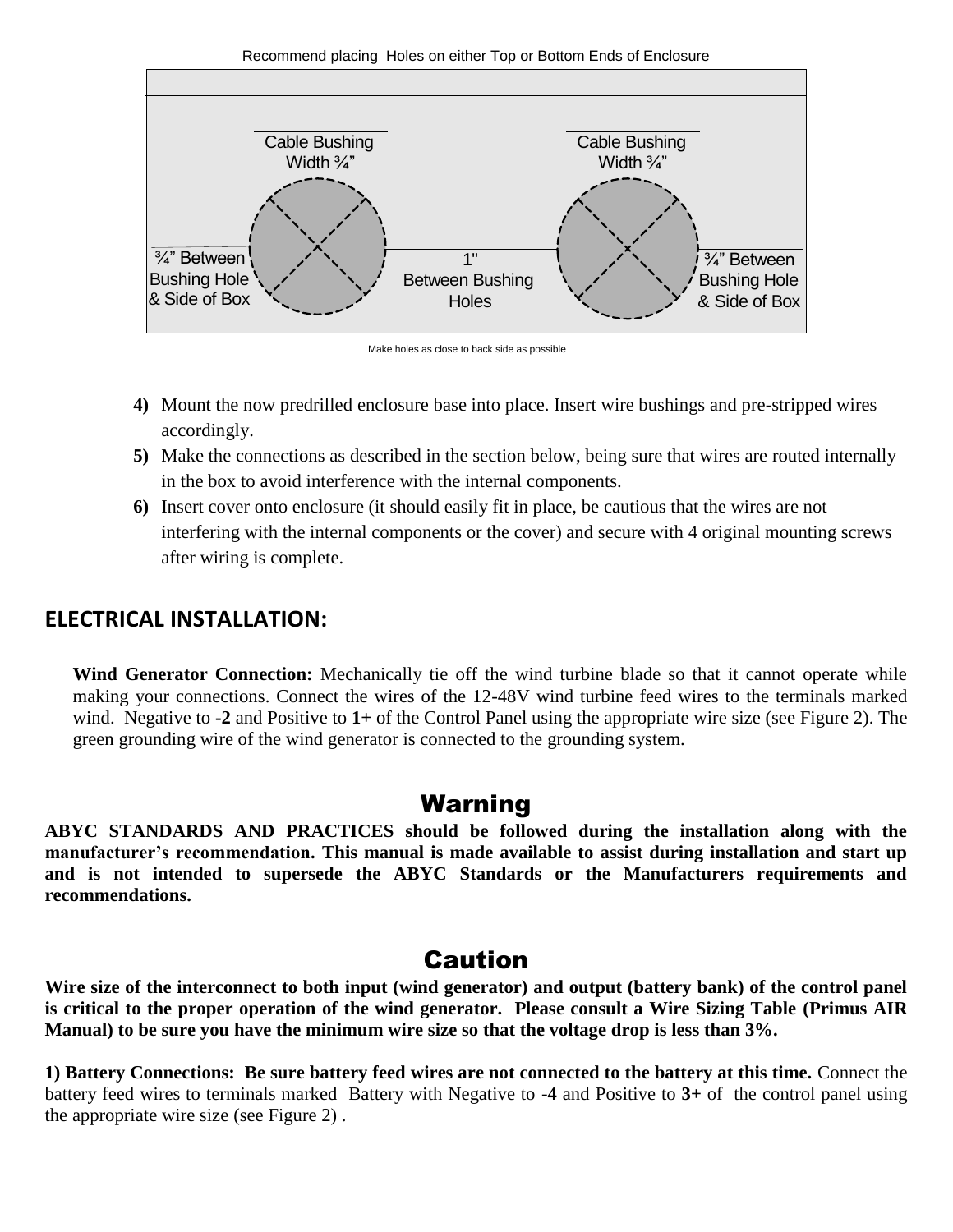## Warning

**It is strongly recommended to recheck the tightness of the screws on the terminal block where the connections are made. Initially, tight screw connections will loosen as the wire compresses and therefore going back to recheck the tightness of the screws after a period of time will help assure a good connection.** 

**2) Mounting:** Mechanically install the panel into the enclosure base using all 4 cover screws.

**3) Battery Connection:** Verify the Circuit Breaker on the Control Panel is in the "OFF" position. Set the RUN– STOP switch in the "STOP" position. Connect the battery feed wires from the Control Panel to the battery bank terminals. Make sure all connections are tight and the wires are of proper size and are mechanically secured.

## Warning

**Please be sure polarity (negative/positive) is correct, if not it will damage the control panel and the wind turbine voiding warrantee.**

#### **START UP:**

Remove the mechanical tie off of the wind turbine so that it can spin freely. It should rotate at this point (if wind present) but have some resistance (Run-Stop switch is in the "STOP" position).

Turn Circuit Breaker to the "ON" position. The digital meter should illuminate and indicate battery system voltage. No current or wattage would be displayed at this time. If there is an energy value displayed, reset to zero by following procedure in section marked "Energy Display/Reset"

Switch the RUN-STOP switch to the "RUN" position. The wind turbine should begin turning and current should be displayed provided the battery bank is at 85% or less – not in regulation (please refer to Primus manual for battery regulation set points). If the battery bank is "topped off" or fully charged, the wind generator regulator will prevent the wind generator from rotating. The wind turbine LED should blink and if there is sufficient wind it should begin spinning and current should be displayed provided the battery bank is at 85% or less. Please see the Primus AIR instruction manual that came with the wind generator for more information.

## Warning

#### **Set the wind generator RUN-STOP switch in the "STOP" position prior to turning off or on the power circuit breaker.**



Figure 2

In order for the Hybrid energy systems to be operational, the circuit breaker must be left in the "*On"* position which allows the wind generator to be applying energy to the battery bank when wind is available. Leaving the circuit breaker "on" and wind circuits active will deplete only a minor amount of energy from the battery during non-energy producing periods and should not be of concern. The wind system typically works in harmony together with other energy producing systems on board such as solar PV, alternator or AC powered battery charger and therefore it is not necessary to turn "off" the wind circuit breaker when these are active (refer to PWP instruction manual for more information).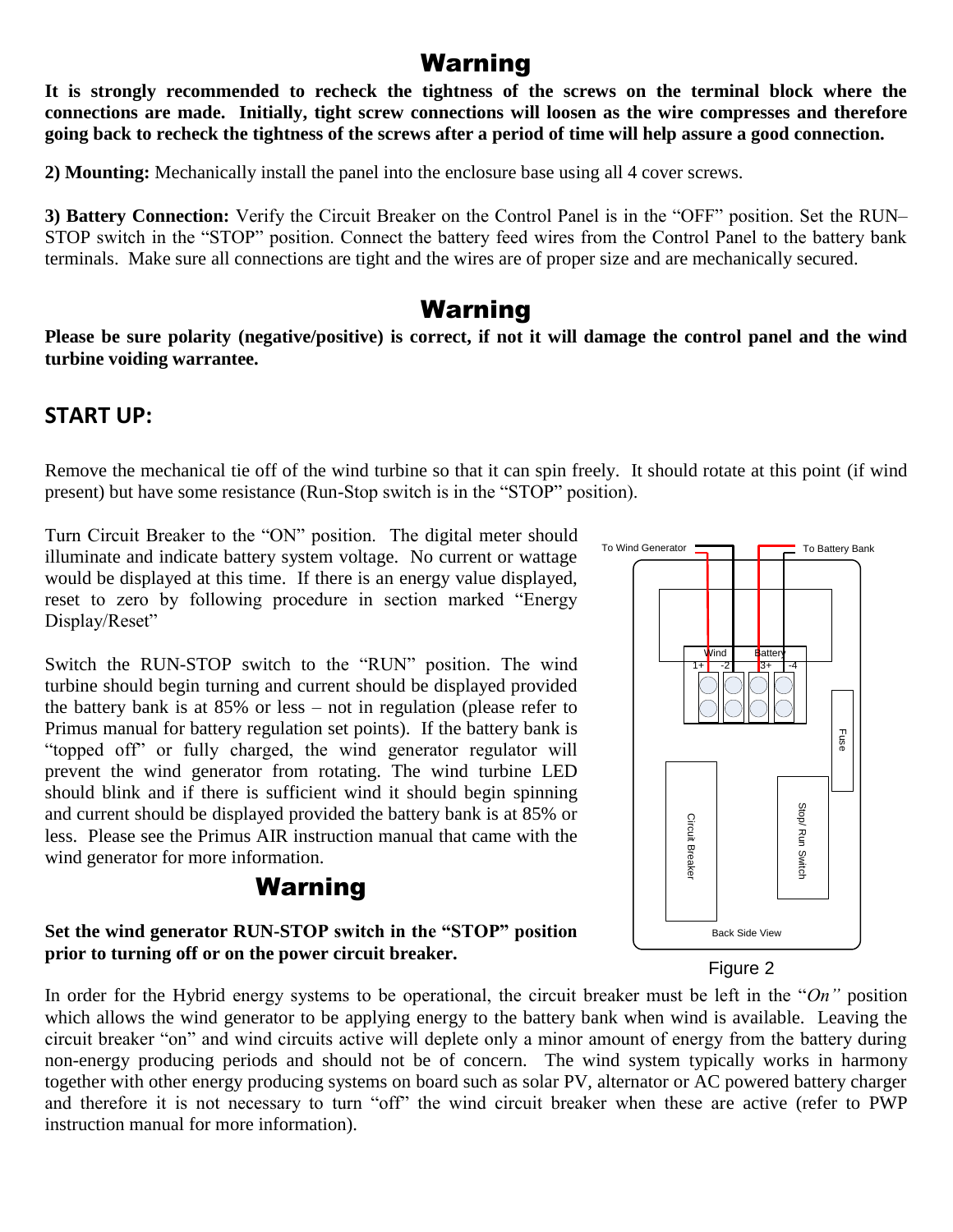## Note

**It is strongly recommended the installer/user read the PWP instruction/start up manuals prior to powering up the WCP - D and related equipment. Adjustments may be necessary based on the type of batteries in the system and other optional features which may be needed for your particular installation.**

### **DISPLAY OPERATION:**

Backlight Control: short press the small button located on the right side of the display to turn on or off the backlight. The backlight has a memory function and therefore it will keep your setting even after it powered off.

Energy Display/Reset: The energy information on the display represents a cumulative amount of energy production from its prior reset. To reset it back to zero complete the following steps:

- 1. Long press the button on display until the power display area reads "CLr" and then release the button.
- 2. The energy display will begin *flashing* indicating it in the reset mode. Short press the button again and the energy value should be cleared and it should automatically exit the flashing reset mode.
- 3. If there is no activity within 5 seconds, it means the energy value has not been clear and the meter will automatically exit the energy reset mode.
- 4. If the value has not cleared to zero then repeat step #1 to make a second attempt to clear the reset of the energy value.

The Energy value is accumulated number (Energy = Power x Time). It will be maintained in the memory of the meter even if circuit breaker is turned off. A manual Energy value reset of the display will be necessary if you want to have a new Energy value.

Set Voltage Alarm: The display meter has built in high and low-voltage alarms. If you wish to adjust them from the default follow the below instructions:

- 1. Long press the button to the right of the display until the power display area reads "SET" then release the button.
- 2. The Voltage display will show the high voltage alarm value, the Current display will show the low voltage alarm value and the last digit begins to flash. Short press the button to advance the setting. When there is no button activity over 3 seconds the meter will switch to the next digit automatically from the High voltage alarm value to the Low voltage alarm., There are a total of 6 digits the range of voltage alarm can be set from 6.5 to 99.9 V
- 3. After completing your adjustments for the alarm setting, long press the button until the screen displays pass which means you set the successfully the voltage alarm and it will automatically exit the setting state.

# Warning

**The meter is set up from the factory to work with a 50A shunt which is built into the controller. If the button is held to long the power area may begin displaying CURR which can allow accidental adjustment of the shunt setting. Do not change the setting of 50A as it will put the meter out of calibration. To exit this mode, long press the button to exit back to normal display.**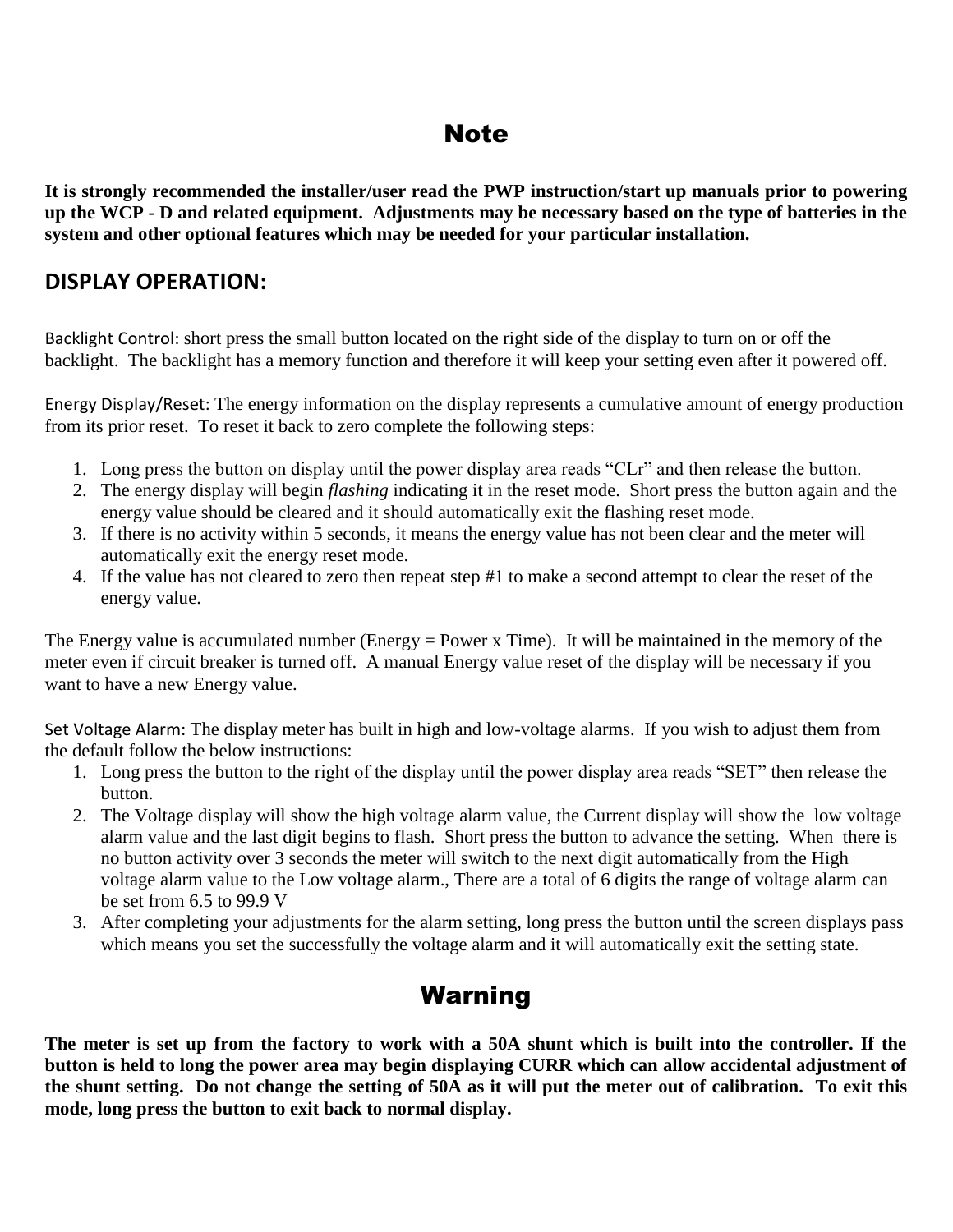## **TROUBLESHOOTING:**

- **1. Wind Turbine is Cycling On/Off**: When your battery bank is approaching top off (full charge), you may see the wind turbine starting and stopping very frequently. This is caused by the wind turbine attempting to do the final top off on to your battery bank. It may be necessary to lower the voltage set point for the wind generator regulator to eliminate this problem. See the PWP instruction manual for more information.
- **2. Wind Turbine Not Operating Properly:** Primus Wind Power AIR wind turbines contain a microcontroller for operating/regulation. From time to time transients or electrical noise (i.e. lightning strikes, keying the SSB microphone, etc.) may cause these microprocessors to go unstable. To correct the problem turn the WCP – D Stop/Run switch to Stop, wait approximately 5 minutes and then set it back to Run. If this does not resolve the problem, please refer to the PWP manual for additional troubleshooting advice or contact PWP Tech support.
- **3. Display Blank:** Complete the following steps:
	- 3.1. Check that the DC circuit breaker is in the ON position.
	- 3.2. Confirm that the correct DC voltage is applied to the controller by checking the battery terminals inside the controller (use a voltmeter) after you have removed it from its enclosure base.
	- 3.3. If the display is still blank after you confirm voltage is applied to the controller and the DC breaker on the controller has been turned ON then check the fuse.
	- 3.4. Fuse check. Remove power from the controller, unscrew the fuse holder and check the fuse for continuity. If the fuse has failed the continuity check replace the fuse and repower the controller.
	- 3.5. If the controller display is still blank, controller requires servicing.

# CONTACT US

**Technical questions and support is available. Please contact Primus Wind Power: Tech Support - 303-242-5820 ext. 3 Email - info@primuswindpower.com**